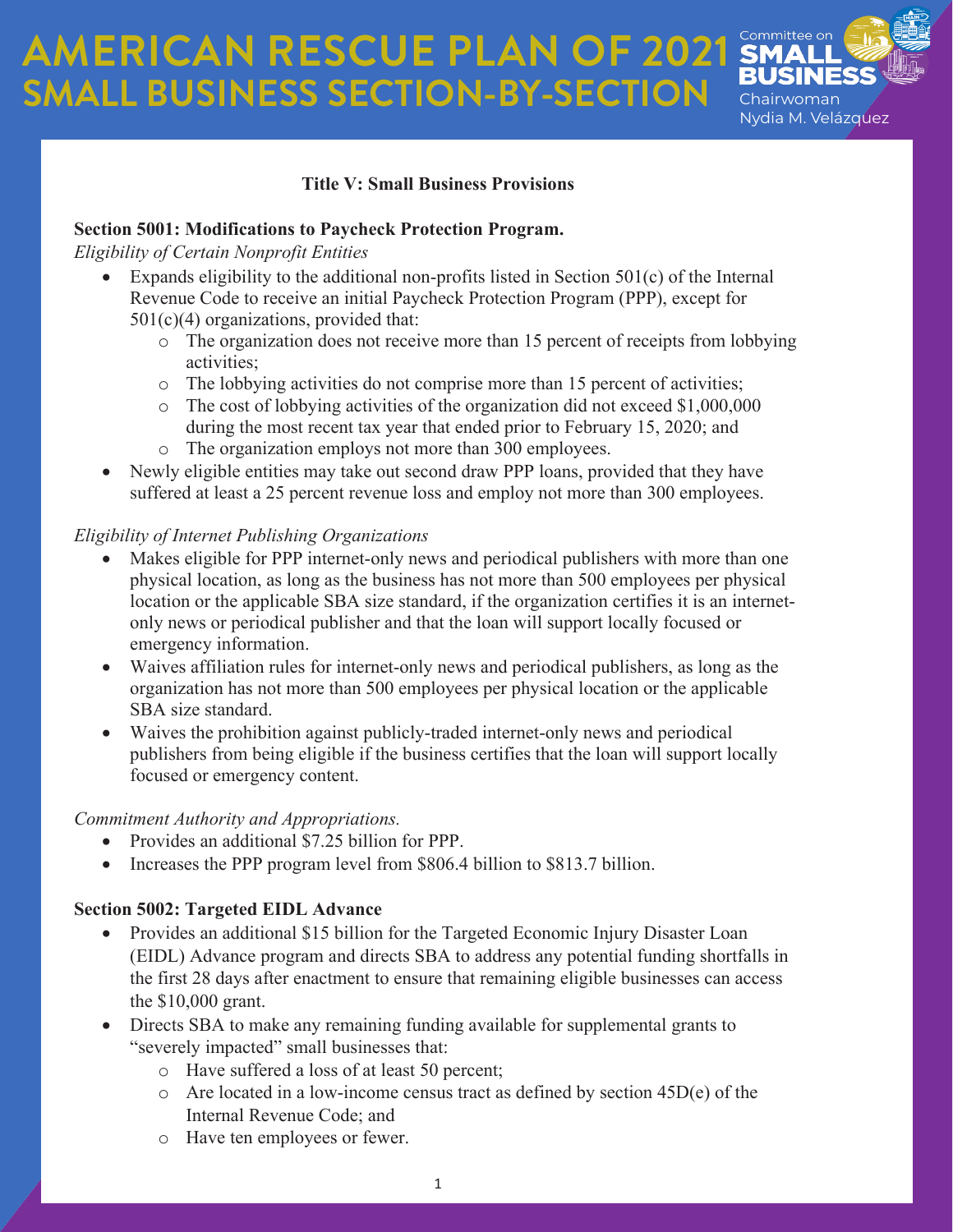#### **Section 5003: Restaurant Revitalization Fund**

- Provides \$28.6 billion for a new program at the SBA offering assistance to restaurants and other food and drinking establishments.
	- o \$5 billion of this amount is set aside for businesses with less than \$500,000 in 2019 annual revenue.
- Grants are available for up to \$10 million per entity, with a limitation of \$5 million per physical location. Entities are limited to 20 locations.
- Grants are calculated by subtracting 2020 revenue from 2019 revenue.
	- o During the first 21 days, applications from restaurants owned and operated controlled by women, veterans, or socially and economically disadvantaged individuals will receive priority.
- Grants may be used for a wide variety of expenses, including payroll, mortgage, rent, utilities, supplies, food and beverage expenses, paid sick leave, and operational expenses.

#### **Section 5004: Community Navigator Pilot Program**

- Establishes the Community Navigator pilot program to increase the awareness of and participation in COVID-19 relief programs for business owners currently lacking access, with priority for businesses owned by socially and economically disadvantaged individuals, women, and veterans.
- Provides \$100 million for community navigator grants and \$75 million for outreach and education.
- Allows for grants to, or contracts or cooperative agreements with, private nonprofit organizations, SBA resource partners (Small Business Development Centers (SBDCs), Women's Business Centers (WBCs), SCORE chapters), States, Tribes, and units of local government to ensure the delivery of *free* community navigator services to current or prospective owners of eligible businesses in order to improve access to assistance programs and resources made available because of the COVID–19 pandemic by Federal, State, Tribal, and local entities.
- Promotes outreach and education of the navigator services and COVID-19 assistance by:
	- $\circ$  conducting outreach and education, in the 10 most commonly spoken languages in the United States;
	- o improving the website of the SBA to describe such community navigator services and other Federal programs;
	- o implementing an education campaign by advertising in media targeted to current or prospective owners of eligible businesses; and
	- o establishing a telephone hotline to offer information about Federal programs to assist eligible businesses and offer referral services to resource partners, community navigators, potential lenders and other appropriate experts.
- Authorizes the pilot program through December 31, 2025.

#### **Section 5005: Shuttered Venue Operators**

- Provides an additional \$1.25 billion for the SBA Shuttered Venue Operators Grant Program, including a set aside for technical assistance to help entities apply for grants.
- Allows eligible entities to access both the Shuttered Venue Operators Grant and PPP due to the Shuttered Venue Operators Grant program delay.